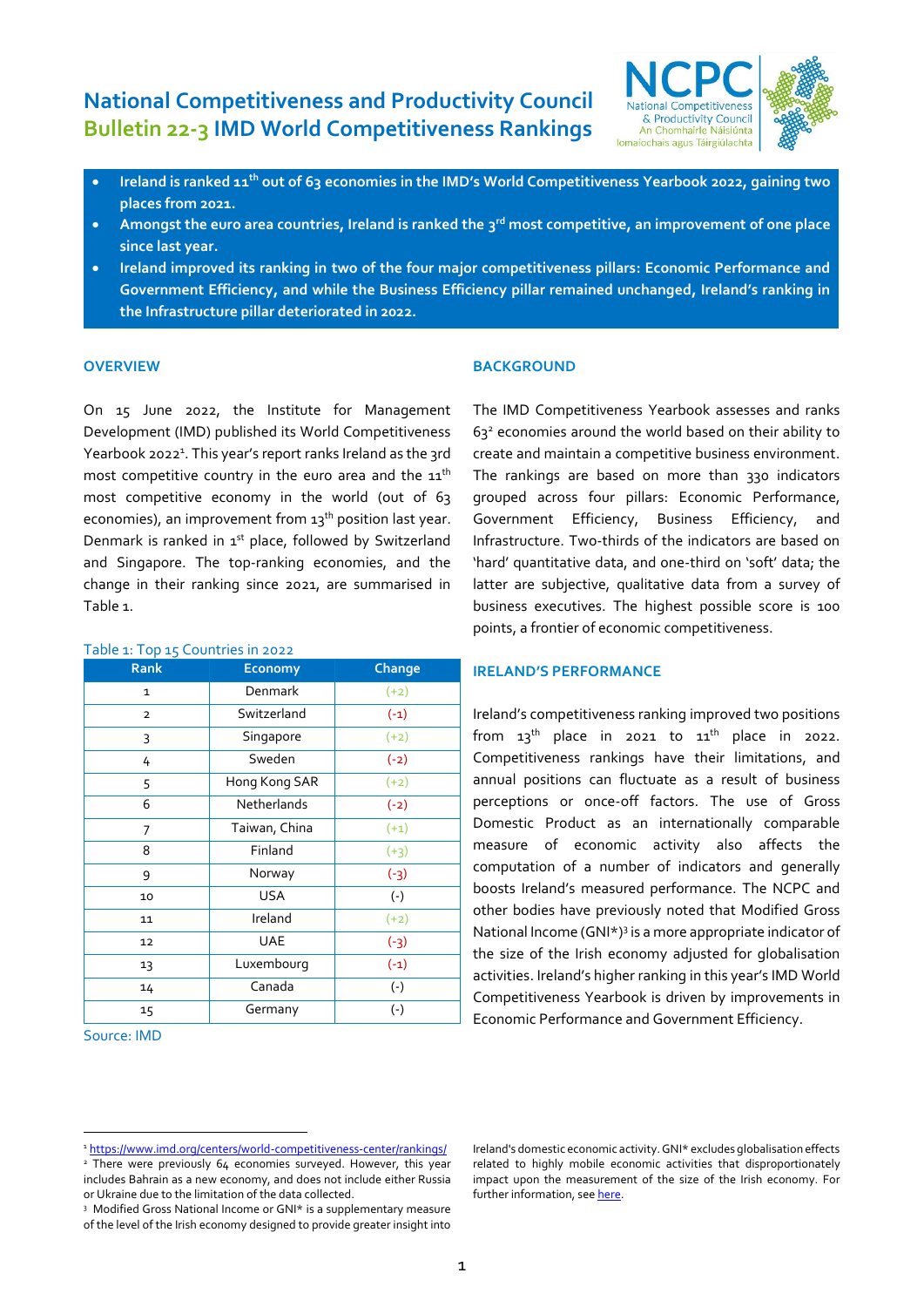

#### Source: IMD

A more informative picture can be obtained by analysing the trend in rankings over a number of years which gives an indication of the ability of nations to achieve or maintain global competitiveness. Figure 1 shows that after experiencing a sharp fall in competitiveness over the period 2007-2011, Ireland's IMD ranking trended upward and since 2012 has been ranked consistently in the top 20 with the highest ranking (6<sup>th</sup> place) recorded in 2017. Cost pressures and a failure to keep pace with improvements in other jurisdictions resulted in Ireland's relative position slipping since 2017. Ireland's strong economic recovery in 2022 contributed to the improvement in the overall ranking this year.

#### Figure 2: Ireland's Ranking across Four Pillars 2011-2022



#### Source: IMD

Figure 2 shows the trend across the four competitiveness pillars assessed by IMD over the past decade. Since 2012, Ireland has improved considerably in Government Efficiency and remained lower and broadly static in

Infrastructure, while Business Efficiency has been higher but more volatile. The dramatic improvement in Economic Performance was the main driver of the improvement in Ireland's overall competitiveness ranking between 2012 and 2017 and was responsible for the deterioration between 2019 and 2021. In 2022, Ireland improved its ranking in Economic Performance and Government Efficiency, while the Business Efficiency pillar remained unchanged from 2021, having fallen between 2019 and 2021. Ireland's ranking in the Infrastructure pillar deteriorated in 2022 and remains the lowest ranking pillar.

The following sections will explore the four pillars in greater detail.

## **Economic Performance – 7 th (Up 15 places)**

Ireland rose fifteen places in Economic Performance between 2021 and 2022, with a higher ranking in four out of five sub-indices. The Economic Performance improvement is largely due to the high rate of economic growth, as measured by real GDP growth, which can be distorted in Ireland by the activities of multinational enterprises, as mentioned above. Ireland's ranking fell in the International Trade indicator, falling five places from  $11<sup>th</sup>$  to  $16<sup>th</sup>$  due to negative changes in the Direct Investment Flows Abroad by both % of GDP (62<sup>nd</sup>) and \$bn  $(61<sup>st</sup>)$ , and Export Concentration by both product  $(56<sup>th</sup>)$ and partner ( $54<sup>th</sup>$ ) indicators. Ireland boosted its ranking in International Investment ( $40^{th}$  to  $10^{th}$ ) and Employment  $(34<sup>th</sup>$  to 8<sup>th</sup>) illustrating the strong performance of the multinational sector and the recovery in the labour market.

#### **Government Efficiency – 11 th (Up 2 places)**

Ireland's ranking in Government Efficiency improved to 11<sup>th</sup> place in 2022. Ireland's greatest strengths lie in attracting investment with Investment Incentives  $(2^{nd})$ , Corporate Tax Rate on Profit  $(5<sup>th</sup>)$ , and the Number of Procedures to Start a Business (6<sup>th</sup>) all performing well. In terms of the indicators, Ireland's greatest weaknesses are in the area of domestic taxes, ranking in the bottom half of countries assessed under Consumption Tax Rate (53rd), Collected Personal Income Tax (40<sup>th</sup>) and Real Personal Taxes (3 $8^{\rm th}$ ).

## **Business Efficiency – 11th (No change)**

Ireland has retained its ranking of  $11<sup>th</sup>$  place in 2022 with improvements in some indicators offsetting falls in others. Improved rankings were in the Labour Market (18<sup>th</sup> to 8<sup>th</sup>) and Management Practices (18<sup>th</sup> to 13<sup>th</sup>). Ireland's ranking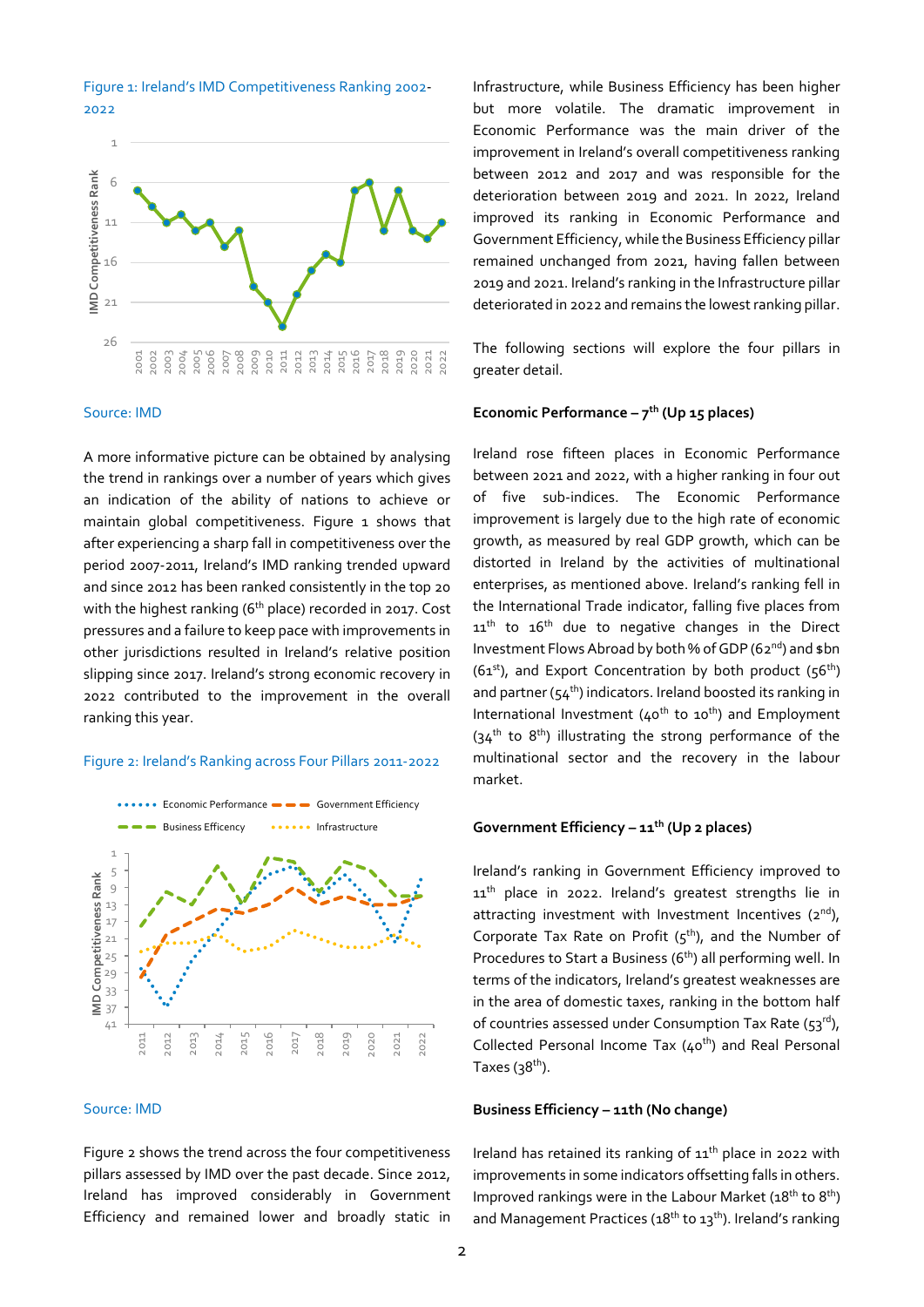fell in Productivity & Efficiency ( $5^{th}$  to  $13^{th}$ ), Finance ( $21^{st}$  to  $22^{nd}$ ) and Attitudes and Values ( $3^{rd}$  to  $7^{th}$ ). Although its ranking fell in overall Productivity & Efficiency, Ireland continues to rank relatively highly in some sub-indicators: Productivity in Services (3rd), Overall Productivity - GDP per person employed US\$ (4<sup>th</sup>), Labour Productivity (4<sup>th</sup>), and Workforce Productivity  $(7<sup>th</sup>)$ . Productivity indicators in Ireland are also heavily influenced by the activities of multinational enterprises, as previously noted by the Council<sup>4</sup>.

## **Infrastructure – 23 rd (Down 3 places)**

Ireland's performance in Infrastructure has yet again deteriorated in 2022, with a fall in three out of five major sub-indicators of the pillar. Compared with the 2021 ranking, there was a fall of ten places in Basic Infrastructure to a relatively poor score of  $(41<sup>st</sup>)$ . Ireland also lost position further in its ranking of Technological Infrastructure ( $27<sup>th</sup>$ ), with relatively low scores in subindicators such as Investment in Telecommunications  $(60<sup>th</sup>)$ , Mobile Telephone Costs (53<sup>rd</sup>), and Communications Technology Meeting Business Requirements ( $50<sup>th</sup>$ ). These rankings are of particular concern in the context of the increased importance of digital commerce and of remote working. Ireland ranks highly among some indicators of Education infrastructure, particularly in relation to adult illiteracy rates (1st), the percentage of the population with at least tertiary education ( $9<sup>th</sup>$ ), and the share of women who have a degree (9<sup>th</sup>). However, Ireland has fallen further in its poor score for Total Public Expenditure on Education (57<sup>th</sup>).

#### **INFLATION**

In recent years, the IMD Executive Opinion Survey has asked additional questions related to executives' concerns about the economies in which they operate. This year's report illustrates the presence of global pressures impacting prices, following Russia's invasion of Ukraine. Inflationary Pressures, Geopolitical Conflicts, and Supply Chain Bottlenecks are listed as the top three most important trends impacting businesses in 2022 according to executives (see Figure 3).

# Figure 3: Most Important Trends Impacting Business in 2022 According to Executives<sup>5</sup>



#### Source: IMD

The IMD World Competitiveness Yearbook also lists these trends as the main challenges in 2022 for Ireland, with a specific reference to energy pricing in relation to inflationary pressures. Consumer Price Inflation is listed as the biggest contributing factor to the deterioration of the overall performance of Ireland's economy in 2022. Other challenges facing the Irish economy according to the Executive Opinion Survey include capacity constraints in housing, other infrastructure, and the construction sector, as well as the availability of talent to meet critical skills gaps. These issues have also been identified by the NCPC as priority areas for policy action and will be further explored in *Ireland's Competitiveness Challenge 2022,* which is due for publication in September 2022.

### **CONCLUSION**

As well recognised, IMD-type aggregate indices are not perfect measures of competitiveness, and some indicators can be subjective in nature. Furthermore, where GDP or GNP are used in the construction of the indicators, they are less appropriate to Ireland where GNI\* gives a better measure of economic performance. While Irish performance may improve, our relative ranking depends on whether other countries improve/disimprove by more than we do. Nevertheless, the rankings provide a timely impetus for countries to assess their relative strengths and weaknesses across the competitiveness dimensions. Particularly in a time of global change, they are useful tools for governments in terms of communication with potential investors and for driving policy reforms.

<sup>4</sup> [National Competitiveness and Productivity Council Bulletin 20-1 -](http://www.competitiveness.ie/publications/2020/national%20competitiveness%20and%20productivity%20council%20%20bulletin%2020-1.html) **[Competitiveness](http://www.competitiveness.ie/publications/2020/national%20competitiveness%20and%20productivity%20council%20%20bulletin%2020-1.html)** 

<sup>&</sup>lt;sup>5</sup> NOTE: The IMD Executive Opinion Survey was run between 17<sup>th</sup> February 2022 and 11<sup>th</sup> May 2022. Only 3% of total responses were

collected before the start of the Ukrainian-Russian war (24<sup>th</sup> February 2022). Based on a sample of 4,097 C-level and mid-level managers from the 63 countries included in the study.